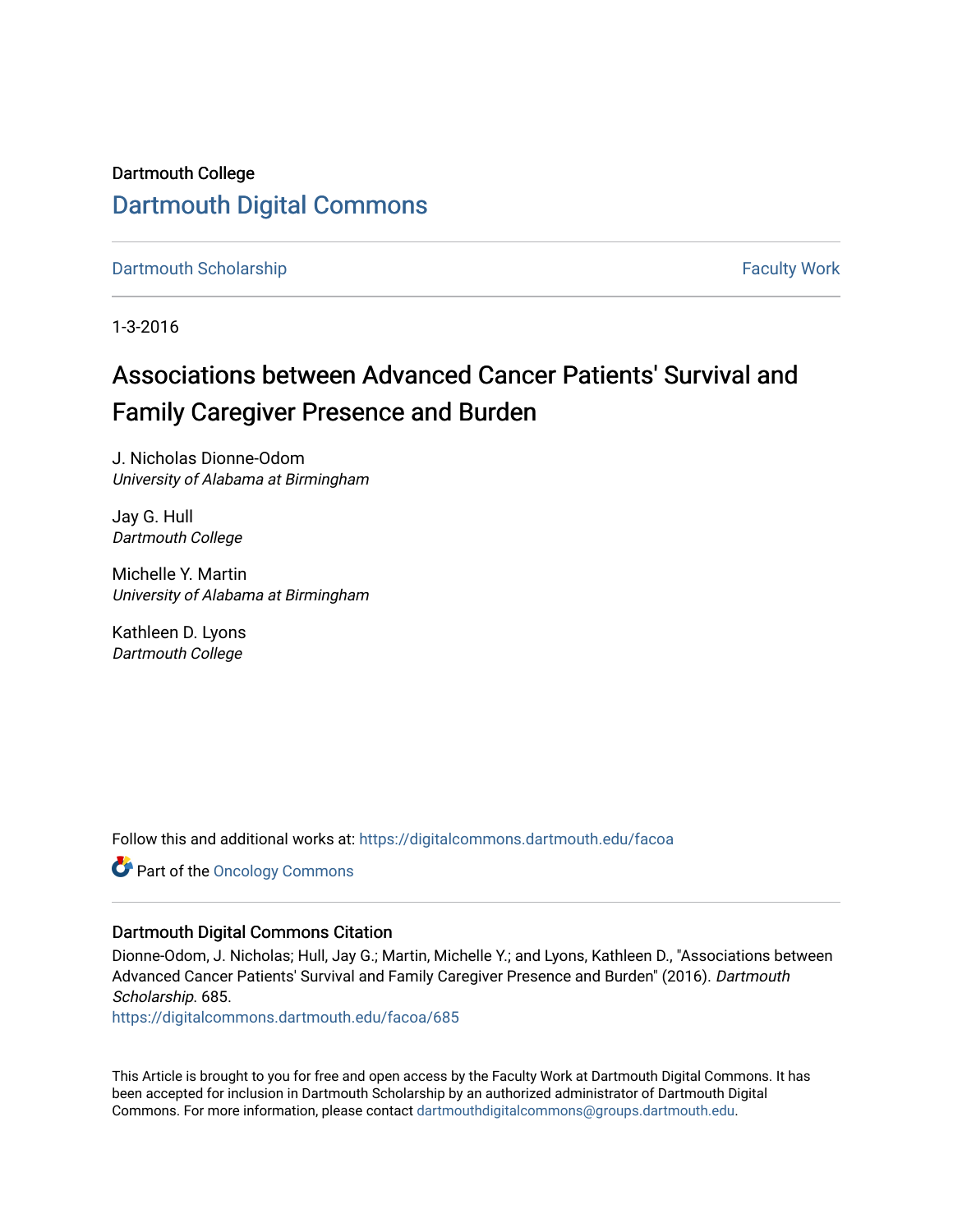# **Cancer Medicine**

#### ORIGINAL RESEARCH

## Associations between advanced cancer patients' survival and family caregiver presence and burden

J. Nicholas Dionne-Odom<sup>1</sup>, Jay G. Hull<sup>2</sup>, Michelle Y. Martin<sup>3,4</sup>, Kathleen Doyle Lyons<sup>5</sup>, Anna T. Prescott<sup>2</sup>, Tor Tosteson<sup>6</sup>, Zhongze Li<sup>6</sup>, Imatullah Akyar<sup>1,7</sup>, Dheeraj Raju<sup>1</sup> & Marie A. Bakitas<sup>1,8</sup>

1School of Nursing, University of Alabama at Birmingham, Birmingham, Alabama

2Departments of Psychological and Brain Sciences, Dartmouth College, Hanover, New Hampshire

3Division of Preventive Medicine, University of Alabama at Birmingham, Birmingham, Alabama

4Department of Preventive Medicine, University of Tennessee Health Science Cente, Memphis, Tennessee

5Department of Psychiatry, Geisel School of Medicine at Dartmouth, Hanover, New Hampshire

6Biostatistics Shared Resource, Norris Cotton Cancer Center, Lebanon, New Hampshire

7School of Nursing, Hacettepe University, Ankara, Turkey

8Department of Medicine, Division of Gerontology, Geriatrics, and Palliative Care, University of Alabama at Birmingham, Birmingham, Alabama

#### **Keywords**

Advanced cancer, family caregivers, patient survival

#### **Correspondence**

Marie Bakitas, School of Nursing, University of Alabama at Birmingham, 1720 2nd Ave South, 2M024, Birmingham, AL 35294-1210. Tel: 205 934 5277; Fax: 205 975 6194; E-mail: [mbakitas@uab.edu](mailto:mbakitas@uab.edu)

#### **Funding Information**

The parent study was supported by National Institute for Nursing Research (R01NR011871- 01), Cancer and Leukemia Group B Foundation Clinical Scholar Award, Foundation for Informed Medical Decision-Making, Norris Cotton Cancer Center pilot funding, and the Dartmouth-Hitchcock, Section of Palliative Medicine. J. N. Dionne-Odom is supported by the University of Alabama at Birmingham Cancer Prevention and Control Training Program (5R25CA047888), by a National Palliative Care Research Center Career Development Award, and by the MSM/TU/UAB Comprehensive Cancer Center Partnership (U54CA118948). K. D. Lyons s supported by a Mentored Research Scholar Grant in Applied and Clinical Research (MRSG 12- 113- 01 – CPPB) from the American Cancer Society. M. Bakitas is a recipient of a National Palliative Care Research Center Junior Career Development Award.

Received: 6 October 2015; Revised: 18 December 2015; Accepted: 3 January 2016

#### *Cancer Medicine* **2016; 5(5):853–862**

doi: 10.1002/cam4.653

#### **Abstract**

We conducted a randomized controlled trial (RCT) of an early palliative care intervention (ENABLE: Educate, Nurture, Advise, Before Life Ends) for persons with advanced cancer and their family caregivers. Not all patient participants had a caregiver coparticipant; hence, we explored whether there were relationships between patient survival, having an enrolled caregiver, and caregiver outcomes prior to death. One hundred and twenty-three patient-caregiver dyads and 84 patients without a caregiver coparticipant participated in the ENABLE early versus delayed (12 weeks later) RCT. We collected caregiver quality-of-life (QOL), depression, and burden (objective, stress, and demand) measures every 6 weeks for 24 weeks and every 3 months thereafter until the patient's death or study completion. We conducted survival analyses using log-rank and Cox proportional hazards models. Patients with a caregiver coparticipant had significantly shorter survival (Wald = 4.31, HR = 1.52, CI: 1.02–2.25,  $P = 0.04$ ). After including caregiver status, marital status (married/unmarried), their interaction, and relevant covariates, caregiver status (Wald =  $6.25$ , HR =  $2.62$ , CI: 1.23–5.59, *P* = 0.01), being married (Wald = 8.79, HR = 2.92, CI: 1.44–5.91, *P* = 0.003), and their interaction (Wald = 5.18, HR = 0.35, CI: 0.14–0.87,  $P = 0.02$ ) were significant predictors of lower patient survival. Lower survival in patients with a caregiver was significantly related to higher caregiver demand burden (Wald = 4.87, CI: 1.01–1.20, *P* = 0.03) but not caregiver QOL, depression, and objective and stress burden. Advanced cancer patients with caregivers enrolled in a clinical trial had lower survival than patients without caregivers; however, this mortality risk was mostly attributable to higher survival by unmarried patients without caregivers. Higher caregiver demand burden was also associated with decreased patient survival.

© 2016 The Authors. *Cancer Medicine* published by John Wiley & Sons Ltd. This is an open access article under the terms of the Creative Commons Attribution License, which permits use, distribution and reproduction in any medium, provided the original work is properly cited.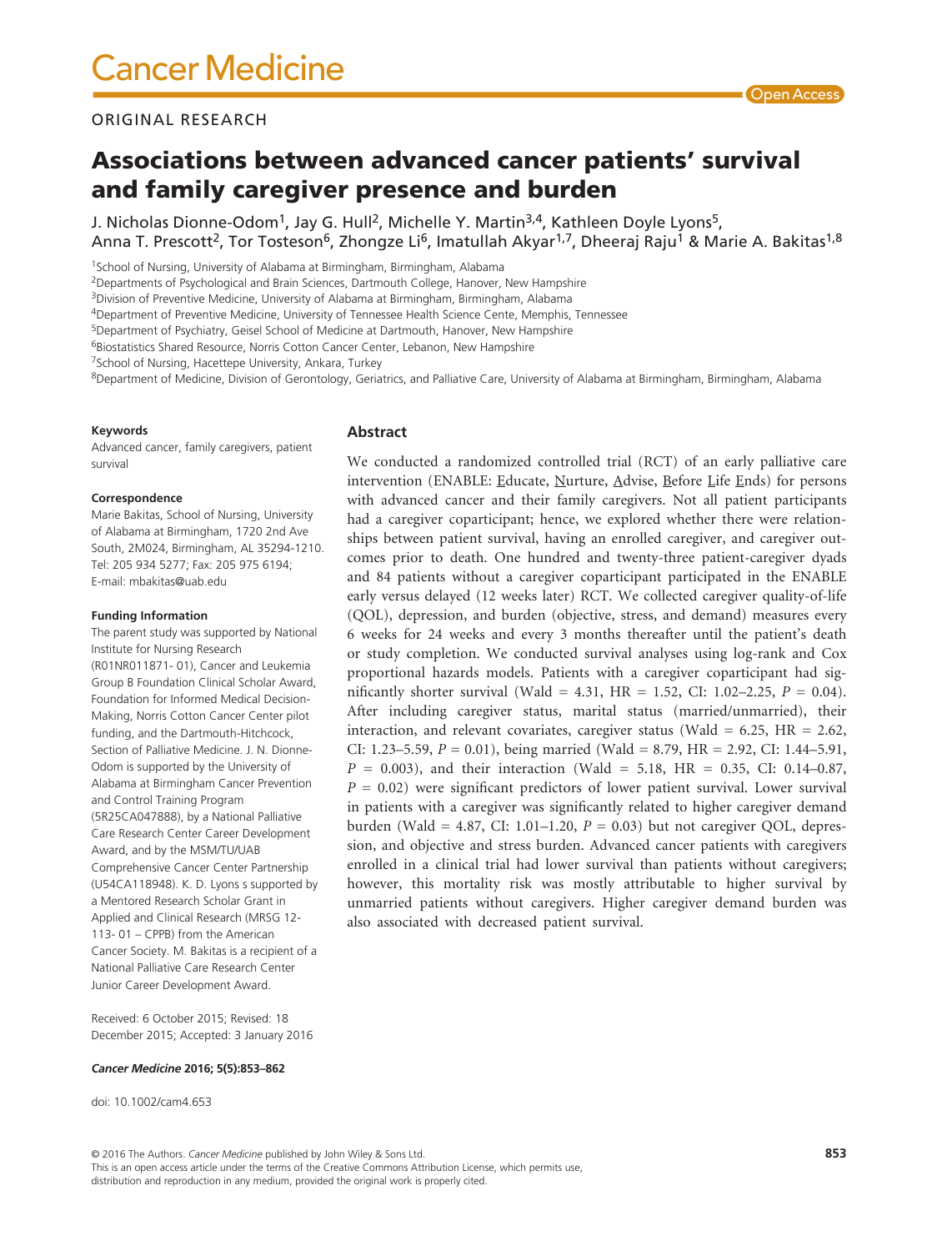## Introduction

We conducted a fast track randomized controlled trial (RCT) with 207 newly diagnosed advanced cancer patients and 123 family caregivers to test the ENABLE III (Educate, Nurture, Advise, Before Life Ends) nurse-led, telephonebased palliative care intervention. This RCT demonstrated that concurrent palliative care initiated soon after a diagnosis of advanced cancer had beneficial effects on patient survival and caregiver depression and burden compared with initiating this intervention 12 weeks later [1, 2]. Because we enrolled patient participants with and without family caregivers, we had a "natural" experiment [3] allowing us to examine whether the presence of a caregiver and a caregiver's wellbeing and burden might also be related to patient survival.

Caregivers perform a plethora of health-related tasks that appear vital for advanced cancer patients' survival. They spend an average of 8 h/day [4] tracking and treating symptoms; administering medications and breathing treatments; coordinating medical appointments; participating in advance care planning and other healthcare decision-making; providing emotional and spiritual support; preparing meals; managing finances; and performing domestic home duties [5–8]. Over time, however, caregivers may become burdened by performing these tasks.

Part of this burden relates to caregivers feeling untrained and unprepared [6, 8, 9], while other parts relate to witnessing someone close to them struggle with serious illness. Thus, caregivers become prone to depression [10], anxiety [11], and poor physical health [12, 13]. As the Institute of Medicine [14] and others [15, 16] have reported, this poor caregiver health can attenuate a caregiver's ability to provide care to cancer patients. This line of reasoning served as the impetus for us to include a parallel intervention specifically for family caregivers in the ENABLE III trial. Nurse coaches provided one-on-one support and education to caregivers about caregiving tasks, and about how to cope with their care recipients' struggle with serious illness. We believed this would improve caregivers' wellbeing and performance thus benefiting cancer patients' wellbeing and survival. Indeed, the main results of our trial demonstrated that caregivers had lower depressed mood and stress burden [2].

However, two unanswered questions remained: (1) What relationship exists between having a family caregiver and a patient's survival? (2) What relationships exist between a caregiver's outcomes (quality-of-life [QOL], depression, and burden) and a patient's survival? To address these questions, we conducted a secondary analysis of our clinical trial data. We hypothesized that having a caregiver would be associated with increased patient survival, and that higher caregiver QOL and lower caregiver depression and burden would be associated with increased patient survival.

## Methods

This was a secondary analysis of the ENABLE III [1, 2] "fast track" RCT [17]. Individuals with newly diagnosed, recurrent, or progressive metastatic cancer and their caregivers (if they had one and were willing to enroll) were randomly assigned to receive the intervention as soon as possible after diagnosis (early group) or 12 weeks later (delayed group). The study protocol, data and safety monitoring plan were approved by the Norris Cotton Cancer Center/Dartmouth College and the Veterans Administration (VA) Medical Center, White River Junction, Vermont institutional review boards. The trial was registered in clinicaltrials.gov (Identifier NCT01245621).

### Sample and setting

Patient and caregiver participants in the ENABLE III trial were recruited between October 11, 2010 and March 5, 2013 from the Norris Cotton Cancer Center at Dartmouth-Hitchcock Medical Center (DHMC), affiliated DHMC outreach clinics, and the White River Junction, Vermont VA Medical Center. Patient inclusion criteria were: (1) age  $>18$  years; (2) within 30–60 days of being informed by a treating oncologist of a new diagnosis, recurrence, or progression of an advanced-stage cancer; (3) oncologistestimated prognosis of 6–24 months; (4) English speaking; and (5) able to complete baseline questionnaires. Patients were excluded if: they scored <4 on the Callahan Cognitive Screen; [18] had an active Axis I psychiatric condition (e.g., schizophrenia, bipolar disorder) or substance use disorder; or had uncorrectable hearing disorder or unreliable telephone service. Patient participants were asked to nominate a family caregiver, defined as "a person who knows you well and is involved in your medical care" to participate in a parallel intervention. Patients were not excluded if they did not have a participating caregiver. There were no other caregiver eligibility criteria. After completing baseline measures, patients and their caregiver coparticipants, if they had one, were randomly assigned to receive early or delayed intervention.

## The ENABLE III early palliative care intervention

The ENABLE III intervention was initially developed in 1998 as a Robert Wood Johnson demonstration project to integrate early palliative care with oncology care and has now been refined and evaluated in two large multisite RCTs [1,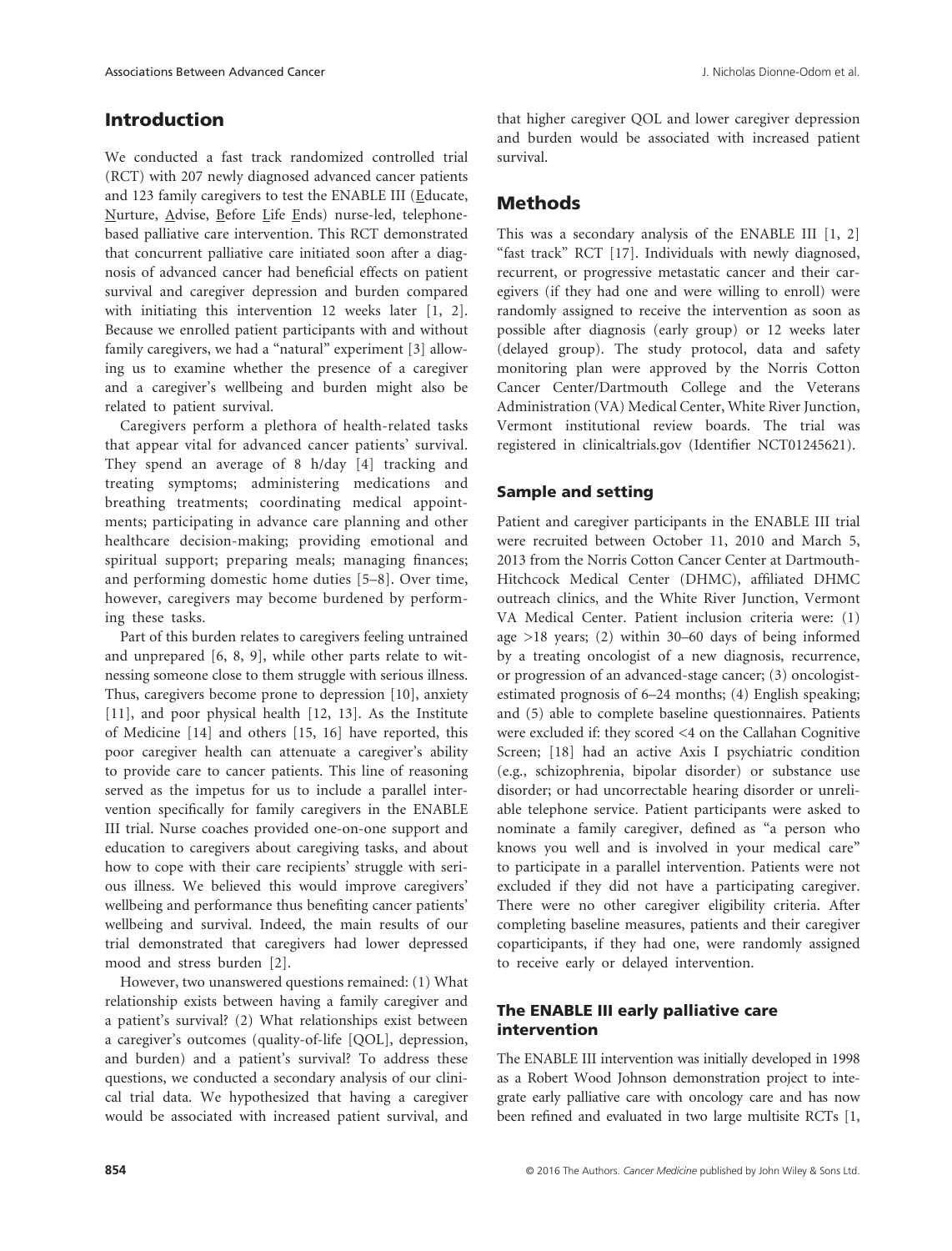2, 19–21]. Details of the intervention are described elsewhere [1, 2, 20] and on the National Cancer Institute's Researchtested Intervention Programs website (rtips.cancer.gov/rtips/ index.do). Briefly, the ENABLE III intervention consisted of: (1) an outpatient palliative care assessment following National Consensus Guidelines [22] (caregivers invited to attend); (2) a series of individualized phone sessions delivered weekly by nurse coaches following a guidebook called Charting Your Course (patients: 6 sessions; caregivers: 3 sessions); and (3) monthly follow-up to reinforce previous content as needed or to address new issues. Patients and caregivers received their one-on-one sessions with a separate nurse coach. The first three patient and caregiver sessions addressed decision-making and problem-solving strategies (based upon the principles of Problem-solving Treatment and the COPE program) [23–26], communication skills, advance care planning, and symptom management. The patient portion of ENABLE III included three more sessions that incorporated the Outlook life review intervention developed by Steinhauser and colleagues [27, 28].

#### Data collection and measures

Caregiver outcome measures were collected by telephone by a study coordinator blinded to group assignment at baseline and every 6 weeks for 24 weeks and then every 12 weeks until the patient's death or study completion. Caregiver QOL was measured using the 35-item Caregiver QOL-Cancer Scale (CQOL-C) (score range 0–140: higher scores = worse QOL) [29]. Domains of the CQOL-C include physical, emotional, and spiritual wellbeing related to caregiving and relationship quality with the care recipient. Internal consistency has been reported as 0.91 and a test–retest reliability as 0.95. Caregiver depressed mood was measured using the 20-item Center for Epidemiological Studies Depression (CES-D) scale (score range 0–60; higher scores = higher depressed mood;  $>16$  = clinically significant depression) [30, 31]. Caregiver burden was measured using the 14-item Montgomery Borgatta Caregiver Burden Scale (MBCB) that includes objective, demand, and stress burden subscales (subscales  $\alpha = 0.88, 0.74$  and 0.84, respectively) [32, 33]. Objective burden is defined as interference with the caregiver's private, social and recreational time, and normal daily routine (e.g., restrictions on vacations and trips, amount of time for friends, amount of personal privacy). Demand burden is defined as the degree of strain on caregivers due to feeling that their care recipients are overly demanding (e.g., attempts by care recipient to manipulate caregiver, unreasonable care recipient demands and requests). Stress burden is defined as the emotional strain felt by caregivers due to caregiving tasks (e.g., life tension, anxiety, depression about the care recipient relationship).

#### Statistical methods

*t*-Tests and Pearson's chi-square were used to examine demographic and baseline patient outcome differences between patients with and patients without a caregiver. Variables with significant differences between groups were included as covariates in survival analyses (i.e., variables significantly associated with having a family caregiver). Cox proportional hazards regression analyses [34] were used to model: (1) the association between caregiver coparticipant presence/absence and survival (with and without adjustment for baseline covariates) and (2) the association between caregivers' QOL, depressed mood, and burden (objective, demand, and stress burden) measured both at baseline and at the last occasion before patients' death and patient survival. Patients with missing covariate data were excluded as needed for each Cox model.

#### **Results**

Table 1 lists caregiver demographic characteristics. The mean age was 59.4 years. Most caregivers were female (78.0%, *n* = 96); White race (92.7%, *n* = 114); Protestant  $(33.3\%, n = 41)$ ; married or living with a partner  $(91.9\%,$  $n = 113$ ; employed full or part time (49.6%,  $n = 61$ ); and were the patient's spouse/partner  $(75.6\%, n = 93)$ . The diagnoses of the care recipients were lung (43.1%,  $n = 53$ ), gastrointestinal (25.2%,  $n = 31$ ), genitourinary (8.1%, *n* = 10), breast (8.1%, *n* = 10), hematologic (5.7%,  $n = 7$ , and other solid tumor cancers (10.6%,  $n = 13$ ).

Table 2 lists patient characteristics and compares groups of patients with  $(n = 123)$  and without caregivers  $(n = 84)$ . Compared to patients with*out* caregivers, patients with caregivers were older (62.4 vs. 65.7, *P* = 0.02); male (38.1% vs.  $62.6\%$ ,  $P < 0.01$ ; married or living with a partner (53.6% vs. 73.2%, *P* < 0.01); and were more likely to have a living will or durable power of attorney (34.5% vs. 49.6%,  $P = 0.05$ ). There were no differences in patients' other demographics, Charlson scores, Karnofsky Performance Status (KPS), symptom impact, depressed mood (CES-D), QOL (FACIT-Pal), clinical trial enrollment, presence of a do-not-resuscitate (DNR) order, or intervention group.

### Caregiver status and patient survival

In a Cox regression model that included the caregiver status predictor and no covariates, having a caregiver coparticipant was associated with reduced patient survival  $(n = 207, Wald(1) = 4.31, HR = 1.52, CI: 1.02-2.25,$  $P = 0.04$ ) (see Fig. 1). In a model that included covariates correlating significantly with caregiver status (patient age, patient gender, marital status [married/unmarried],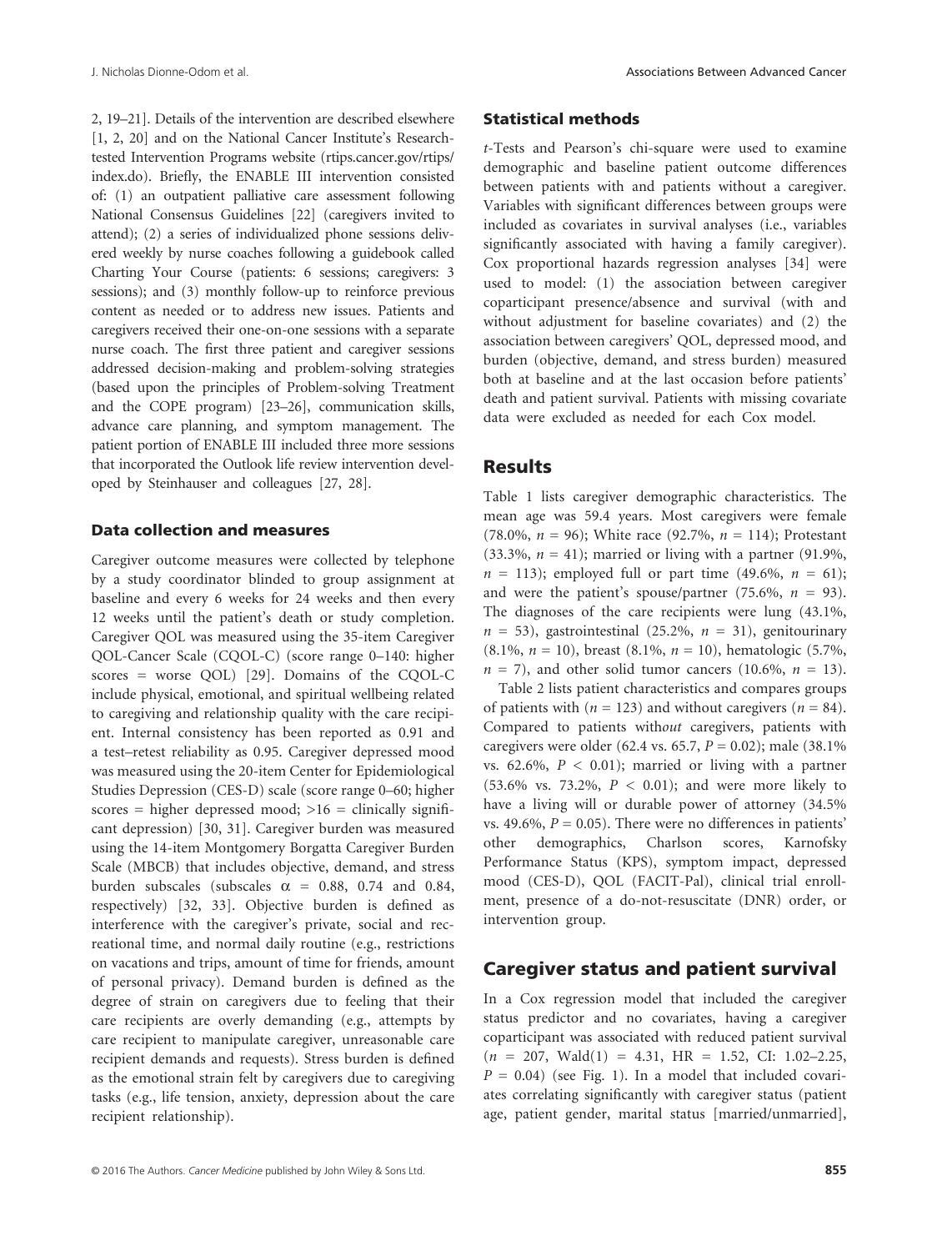|  |  |  | Table 1. Caregiver Demographic Characteristics ( $N = 123$ ). |  |
|--|--|--|---------------------------------------------------------------|--|
|--|--|--|---------------------------------------------------------------|--|

| Characteristic                                                  | No.            | $\frac{0}{0}$ |
|-----------------------------------------------------------------|----------------|---------------|
| Age, years                                                      |                |               |
| Mean                                                            | 59.4           |               |
| <b>SD</b>                                                       | 11.7           |               |
| Sex                                                             |                |               |
| Female                                                          | 96             | 78.0          |
| Male                                                            | 26             | 21.1          |
| Missing                                                         | 1              | .8            |
| Race                                                            |                |               |
| White people                                                    | 114            | 92.7          |
| Other                                                           | 5              | 4.1           |
| Missing/no response                                             | 4              | 3.3           |
| Marital Status                                                  |                |               |
| Married or living with partner                                  | 113            | 91.9          |
| Never Married                                                   | 4              | 3.3           |
| Divorced or separated                                           | 3              | 2.4           |
| Widowed                                                         | $\overline{2}$ | 1.6           |
| Missing/no response                                             | 1              | .8            |
| Education                                                       |                |               |
| High school or GED; some college or                             | 70             | 56.9          |
| technical school                                                |                |               |
| $\geq$ College graduate                                         | 51             | 41.5          |
| <high graduate<="" school="" td=""><td>1</td><td>.8</td></high> | 1              | .8            |
| Missing/no response                                             | 1              | .8            |
| Employment status                                               |                |               |
| Full or part time                                               | 61             | 49.6          |
| Retired                                                         | 35             | 28.5          |
| Not employed                                                    | 25             | 20.3          |
| Missing/no response                                             | 1              | .8            |
| Religious affiliation                                           |                |               |
| Protestant                                                      | 41             | 33.3          |
| Catholic                                                        | 36             | 29.3          |
| Jewish                                                          | 2              | 1.6           |
| None                                                            | 23             | 18.7          |
| Other                                                           | 15             | 12.2          |
| Missing/no response                                             | 6              | 4.9           |
| Relationship to Patient                                         |                |               |
| Spouse/partner                                                  | 93             | 75.6          |
| Sibling                                                         | 7              | 5.7           |
| Son or daughter                                                 | 14             | 11.4          |
| Parent                                                          | 7              | 5.7           |
| Other                                                           | 1              | .8            |
| Missing/no response                                             | 1              | .8            |
| Primary disease site of patient                                 |                |               |
| Lung                                                            | 53             | 43.1          |
| GI                                                              | 31             | 25.2          |
| GU                                                              | 10             | 8.1           |
| <b>Breast</b>                                                   | 10             | 8.1           |
| Hematologic                                                     | 7              | 5.7           |
| Other solid tumor                                               | 13             | 10.6          |

and advance directive status [see Table 2]), caregiver status was not associated with reduced survival (*n* = 205, Wald(1) = 1.33, HR = 1.28, CI: 0.84–1.96, *P* = 0.25); however, marital status was significantly associated with reduced survival ( $n = 205$ , Wald(1) = 4.33, HR = 1.62, CI:  $1.03-2.56$ ,  $P = 0.04$ ). Because caregiver status was significantly associated with marital status, we conducted

a Cox regression analysis that included caregiver status, marital status, and their interaction as simultaneous predictors while covarying patient age, gender, and advance directive status. In this model, caregiver status ( $n = 205$ ,  $Wald(1) = 6.25$ ,  $HR = 2.62$ ,  $CI: 1.23-5.59$ ,  $P = 0.01$ ), marital status ( $n = 205$ , Wald(1) = 8.79, HR = 2.92, CI: 1.44–5.91, *P* = 0.003), and their interaction (*n* = 205, Wald(1) = 5.18, HR = 0.35, CI: 0.14–0.87, *P* = 0.02) were significant predictors of survival. The interaction took the form such that caregiver status was a significant predictor of survival among unmarried but not among married patients. Hence, when Cox analyses were conducted separately, caregiver status was a significant predictor of reduced survival among unmarried patients (Wald = 5.19, HR = 2.44, CI: 1.13–5.25, *P* = 0.02), but not among married patients (Wald =  $0.37$ , HR =  $0.86$ , CI: 0.52–1.42,  $P = 0.55$ ). In order to illustrate this effect, a fourfold categorical variable was created (caregiver present/married, caregiver present/unmarried, caregiver absent/married, caregiver absent/unmarried). When this variable was entered in a Cox regression model covarying patient age, gender, and advance directive status, it was a significant predictor of patient survival (Wald = 8.79, *P* = 0.02). Kaplan–Meier survival curves were generated for these four groups (see Fig. 2). Unmarried patients without a caregiver (indicated by the solid blue line) experienced better survival than the other three groups.

#### Caregiver QOL, depressed mood, and burden and patient survival

At baseline, caregiver QOL, depressed mood, and burden were not predictive of patient survival. At the last measurement period before death, only caregiver demand burden  $(n = 77, Wald(1) = 4.87, CI: 1.01–1.20, P = 0.03)$  (Fig. 3) was significantly related to decreased survival. Caregiver QOL (*n* = 93, Wald(1) = 1.14, CI: 0.99–1.02, *P* = 0.29), depressed mood ( $n = 93$ , Wald(1) = 1.22, CI: 0.99–1.04, *P* = 0.27), objective (*n* = 81, Wald(1) = 1.68, CI: 0.97–1.15,  $P = 0.20$ ) and stress burden ( $n = 91$ , Wald(1) = 1.77, CI:  $0.97-1.16$ ,  $P = 0.18$ ) were not significant.

#### Post Hoc analysis

In our RCT, we collected two measures of a patients' social support that could be related to having a caregiver: the Multidimensional Scale of Perceived Social Support [35] and the Social Well-being subscale of the FACIT-Pal [36]. Although both measures were related to caregiver status such that patients with caregivers had higher ratings of social support, neither measure was associated with patient survival (both with and without covariates). When these social support measures were included as covariates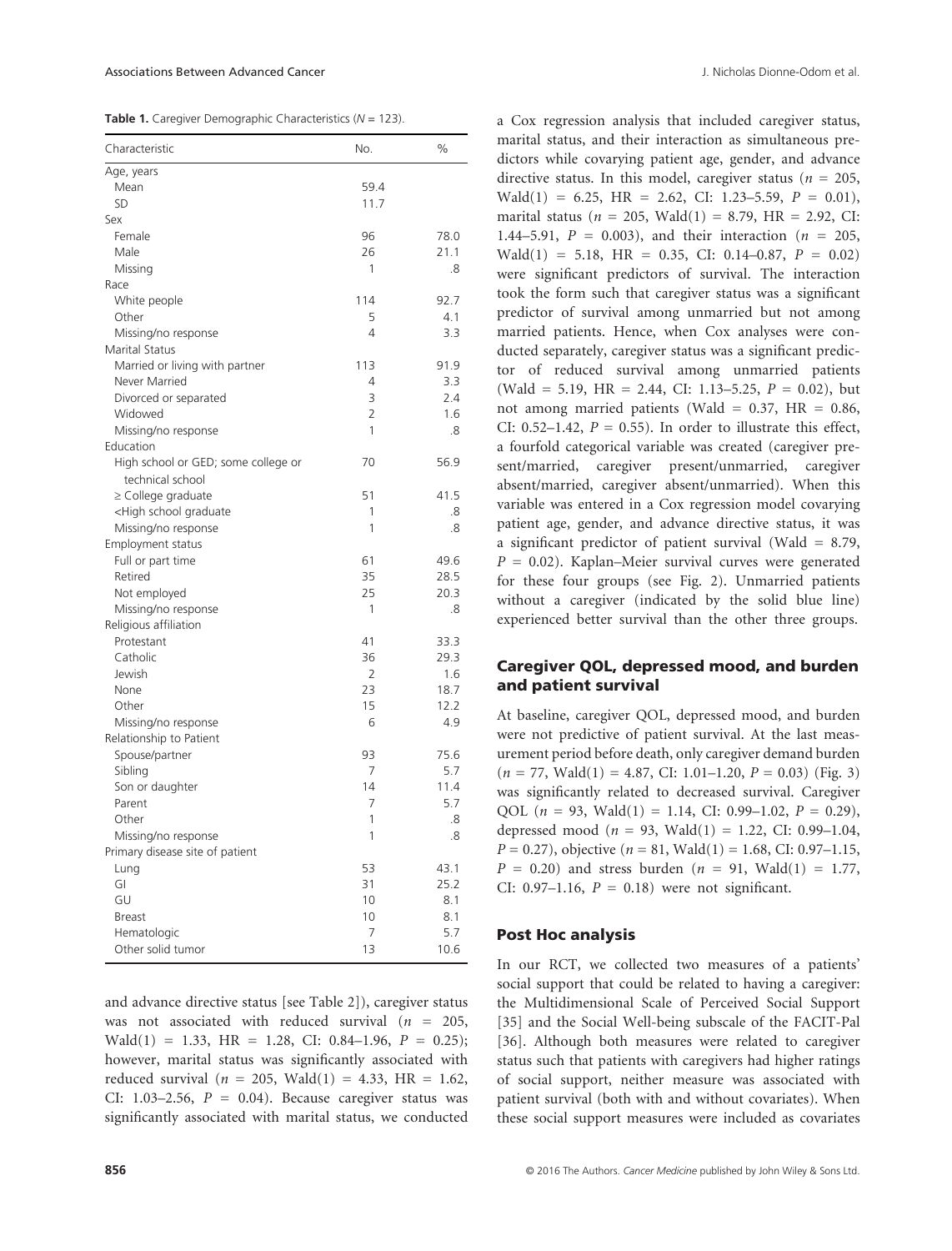#### **Table 2.** Patient characteristics.

|                                                                                                                            | All patients ( $N = 207$ ) |             | Patients with a caregiver ( $N = 123$ ) |                     | Patients without a caregiver ( $N = 84$ ) |                     |                |
|----------------------------------------------------------------------------------------------------------------------------|----------------------------|-------------|-----------------------------------------|---------------------|-------------------------------------------|---------------------|----------------|
| Characteristic                                                                                                             | No.                        | $\%$        | No.                                     | $\%$                | No.                                       | $\%$                | P <sup>1</sup> |
| Age, years                                                                                                                 |                            |             |                                         |                     |                                           |                     |                |
| Mean                                                                                                                       | 64.3                       |             | 62.4                                    |                     | 62.4                                      |                     | 0.02           |
| SD                                                                                                                         | 9.9                        |             | 9.9                                     |                     | 9.9                                       |                     |                |
| Male gender                                                                                                                | 109                        | 52.7        | 77                                      | 62.6                | 32                                        | 38.1                | < 0.01         |
| <b>Marital Status</b>                                                                                                      |                            |             |                                         |                     |                                           |                     |                |
| Married                                                                                                                    | 135                        | 65.2        | 90                                      | 73.2                | 45                                        | 53.6                | < 0.01         |
| Not married                                                                                                                | 72                         | 34.8        | 33                                      | 26.8                | 39                                        | 46.4                |                |
| Education                                                                                                                  |                            |             |                                         |                     |                                           |                     |                |
| <high graduate<="" school="" td=""><td>11</td><td>5.3</td><td>6</td><td>4.9</td><td>5</td><td>6.0</td><td>0.92</td></high> | 11                         | 5.3         | 6                                       | 4.9                 | 5                                         | 6.0                 | 0.92           |
| High school graduate                                                                                                       | 111                        | 53.6        | 67                                      | 54.5                | 44                                        | 52.4                |                |
| College graduate                                                                                                           | 85                         | 41.1        | 50                                      | 40.7                | 35                                        | 41.7                |                |
| Race                                                                                                                       |                            |             |                                         |                     |                                           |                     |                |
| White people                                                                                                               | 200                        | 96.6        | 118                                     | 96.7                | 82                                        | 97.6                | 0.31           |
| Black people                                                                                                               | 1                          | .5          | $\mathsf{O}\xspace$                     | 0                   | $\mathbf{1}$                              | 1.2                 |                |
| Other                                                                                                                      | 5                          | 2.4         | 4                                       | 3.3                 | $\mathbf{1}$                              | 1.2                 |                |
| Missing                                                                                                                    | $\mathbf{1}$               | .5          | 1                                       | .01                 | $\mathsf 0$                               | $\mathsf{O}\xspace$ |                |
| Religion                                                                                                                   |                            |             |                                         |                     |                                           |                     |                |
| Catholic                                                                                                                   | 65                         | 31.4        | 34                                      | 27.6                | 31                                        | 36.9                | 0.41           |
| Protestant                                                                                                                 | 63                         | 30.4        | 42                                      | 34.1                | 21                                        | 25.0                |                |
| Jewish                                                                                                                     | $\mathbf{1}$               | $.5\,$      | $\mathbf{1}$                            | .8                  | $\mathbf 0$                               | $\overline{0}$      |                |
| None                                                                                                                       | 44                         | 21.3        | 25                                      | 20.3                | 19                                        | 22.6                |                |
| Other                                                                                                                      | 28                         | 13.5        | 16                                      | 13.0                | 12                                        | 14.3                |                |
| Missing                                                                                                                    | 6                          | 2.9         | 5                                       | 4.1                 | $\mathbf{1}$                              | 1.2                 |                |
| <b>Employment Status</b>                                                                                                   |                            |             |                                         |                     |                                           |                     |                |
| Employed                                                                                                                   | 49                         | 23.7        | 27                                      | 22.0                | 22                                        | 26.2                | 0.56           |
| Retired                                                                                                                    | 99                         | 47.8        | 61                                      | 49.6                | 38                                        | 45.2                |                |
| Not Employed                                                                                                               | 58                         | 28.0        | 35                                      | 28.5                | 23                                        | 27.4                |                |
| Student                                                                                                                    | 1                          | .5          | $\mathbf 0$                             | $\mathsf{O}\xspace$ | $\mathbf{1}$                              | 1.2                 |                |
| Medical insurance                                                                                                          |                            |             |                                         |                     |                                           |                     |                |
| Medicare                                                                                                                   | 104                        | 50.2        | 64                                      | 52.0                | 40                                        | 48.2                | 0.47           |
| Private/Commercial                                                                                                         | 71                         | 34.3        | 42                                      | 34.1                | 29                                        | 34.9                |                |
| Military                                                                                                                   | 19                         | 9.2         | 12                                      | 9.8                 | 7                                         | 8.4                 |                |
| Medicaid                                                                                                                   | $\overline{7}$             | 3.4         | 4                                       | 3.3                 | 3                                         | 3.6                 |                |
| Uninsured                                                                                                                  | 5                          | 2.4         | $\mathbf{1}$                            | .8                  | $\overline{4}$                            | 4.8                 |                |
| Missing                                                                                                                    | $\mathbf{1}$               | .5          | $\mathsf{O}\xspace$                     | 0                   | $\mathbf{1}$                              | 1.2                 |                |
| Ever smoked                                                                                                                | 145                        | 70.1        | 87                                      | 70.7                | 58                                        | 69.0                | 0.80           |
| Diagnosis                                                                                                                  |                            |             |                                         |                     |                                           |                     |                |
|                                                                                                                            | 88                         | 42.5        | 53                                      | 43.1                | 35                                        | 41.7                | 0.68           |
| Lung<br>Gastrointestinal tract                                                                                             | 50                         | 24.2        | 31                                      | 25.2                | 19                                        | 22.6                |                |
| <b>Breast</b>                                                                                                              | 23                         | 11.1        | 10                                      | 8.1                 | 13                                        | 15.5                |                |
| Other solid tumor                                                                                                          | 20                         | 9.7         | 12                                      | 10.6                | 8                                         | 9.5                 |                |
|                                                                                                                            | 16                         | 7.7         |                                         |                     |                                           |                     |                |
| Genitourinary tract                                                                                                        |                            |             | $10$                                    | 8.1                 | 6                                         | 7.1                 |                |
| Hematologic malignancies                                                                                                   | $10$                       | 4.8         | 7                                       | 5.7                 | 3                                         | 3.6                 |                |
| Charlson score                                                                                                             | 6.3                        | 1.7(SD)     | 6.2                                     | 1.6(SD)             | 6.3                                       | 2.0(SD)             | 0.65           |
| Karnofsky Performance Status                                                                                               | 81.0                       | $10.3$ (SD) | 81.1                                    | 11.0(SD)            | 80.8                                      | 9.3(SD)             | 0.84           |
| FACIT-Pal (Baseline)                                                                                                       | 126.2                      | 21.3        | 126.6                                   | 19.7 (SD)           | 125.6                                     | 23.4 (SD)           | 0.75           |
| CES-D (Baseline)                                                                                                           | 14.2                       | 10.1        | 13.3                                    | 8.8 (SD)            | 15.5                                      | 11.6(SD)            | 0.14           |
| QUAL-E, Symptom Impact<br>Subscale (Baseline)                                                                              | 11.7                       | 3.7(SD)     | 11.6                                    | 3.7(SD)             | 11.8                                      | 3.6(SD)             | 0.61           |
| In a clinical trial at enrollment                                                                                          | 27                         | 13.0        | 16                                      | 13.0                | 11                                        | 13.1                | 0.71           |
| Advance directive in chart at enrollment                                                                                   |                            |             |                                         |                     |                                           |                     |                |
| Living will or durable power                                                                                               |                            |             |                                         |                     |                                           |                     |                |
| of attorney                                                                                                                | 89                         | 43.0        | 60                                      | 49.6                | 29                                        | 34.5                | 0.05           |
| DNR order                                                                                                                  | 20                         | 9.7         | 13                                      | 11.7                | 7                                         | 8.5                 | 0.63           |
| Early intervention group                                                                                                   | 104                        | 50.2        | 61                                      | 51.2                | 42                                        | 49.4                | 0.95           |

1Fisher's exact or Pearson's chi-square test for categorical variables and t-test for continuous variables. DNR, do-not-resuscitate.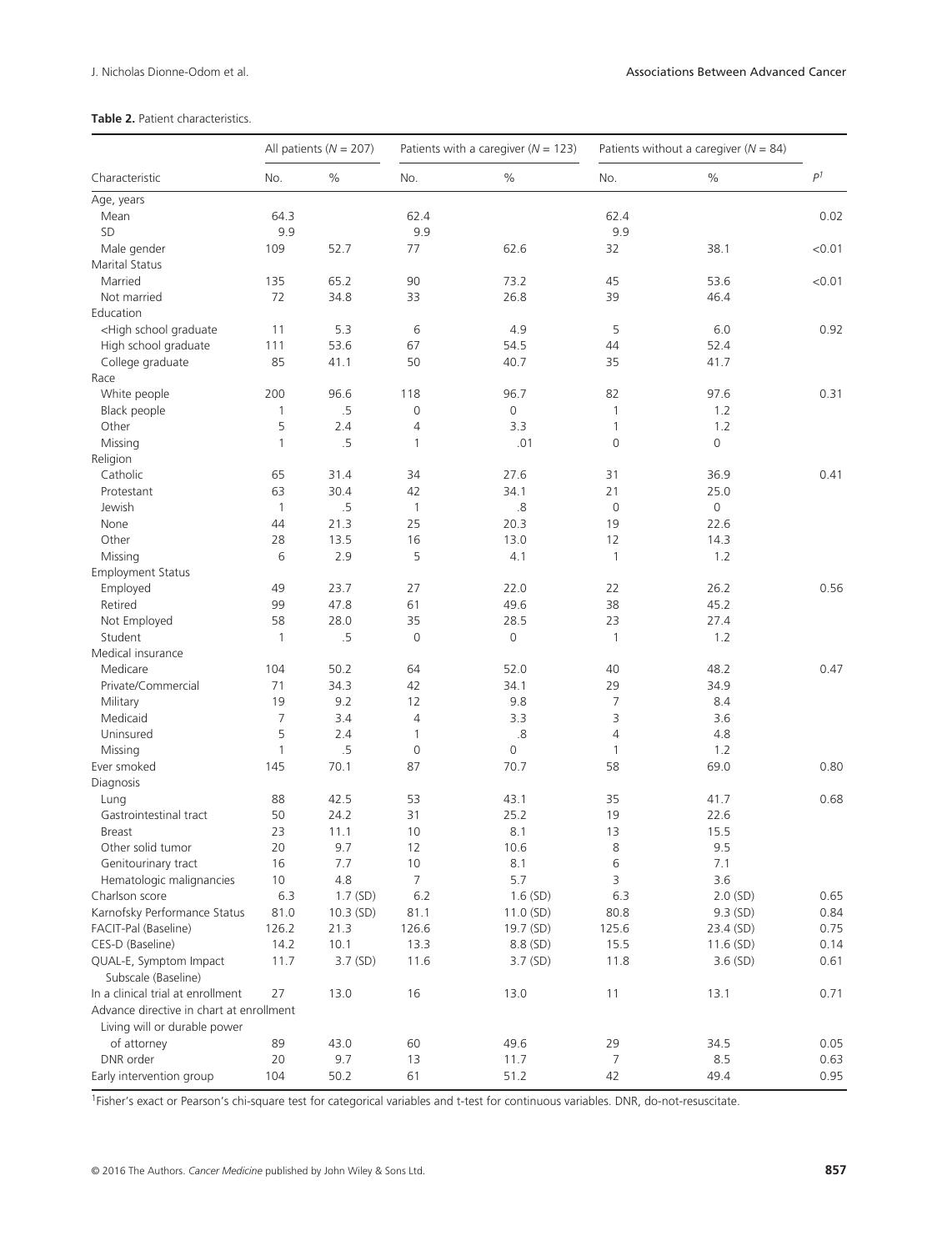

**Figure 1.** Patient survival curves by caregiver coparticipant presence/ absence. Cox proportional hazards model with no covariates.



**Figure 2.** Adjusted survival curves by caregiver and marital status. Cox proportional hazards model adjusted for patient age, gender, and presence of an advance directive and/or durable power of attorney.

along with gender, age, and advance directive status, the results for caregiver and marital status remained essentially unchanged as shown in these results: caregiver status  $(n = 203, Wald(1) = 6.90, HR = 2.89, CI: 1.31-6.40,$ *P* = 0.009), marital status (*n* = 203, Wald(1) = 9.10, HR = 3.11, CI: 1.49–6.49, *P* = 0.003), and their



**Figure 3.** Adjusted survival curves by high and low caregiver burden using median split. Cox proportional hazards model adjusted for intervention group.

interaction ( $n = 203$ , Wald(1) = 5.62, HR = 0.33, CI:  $0.13-0.83$ ,  $P = 0.02$ ).

#### Comment

We conducted a secondary analysis of the ENABLE III RCT data to examine whether advanced cancer patients' higher survival would be associated with having a family caregiver, higher caregiver quality-of-life (QOL), and lower caregiver depression. Contrary to our hypothesis, patients with a caregiver coparticipant had lower survival compared to those without. This finding was mostly attributable to the higher survival of unmarried patients without caregiver coparticipants. Of interest, higher caregiver demand burden was associated with lower survival, while caregiver QOL, depression, objective burden, and stress burden were not. This is the first study to show a significant relationship between the survival of advanced cancer patients and family caregivers' presence and burden.

It is unclear why patients with a caregiver had shorter survival compared with those patients in the trial who did not. We offer two possible explanations. First, patients who had a high-disease burden might have had more daily health needs that required the presence and assistance of a family caregiver. This high-disease burden might itself be associated with shorter survival; hence having a caregiver might represent sicker patients with a poorer prognosis. However, the available data we collected of potential markers of disease severity did not support this explanation. We found no detectable differences between those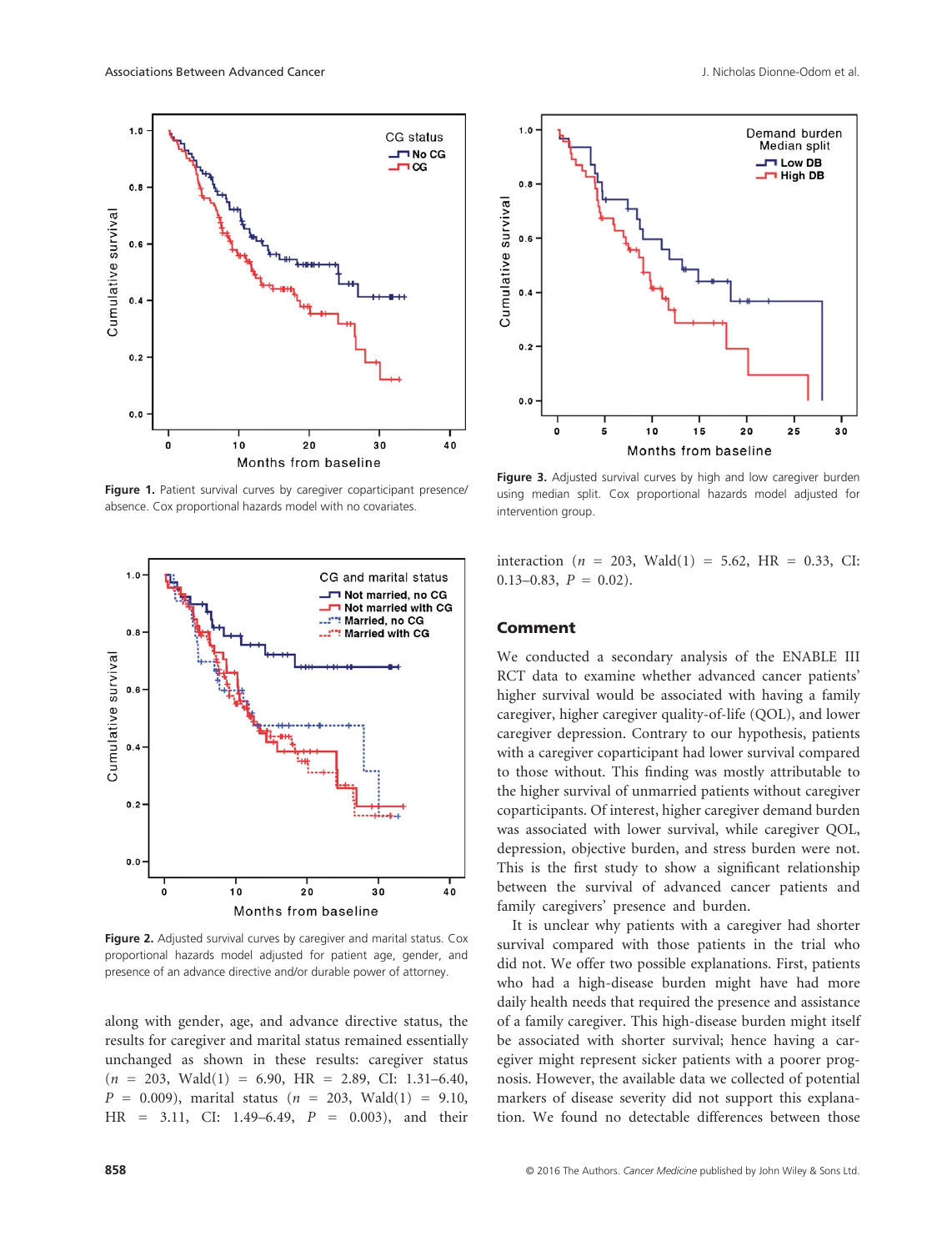with and without a caregiver in baseline cancer diagnoses, Charlson scores, KPS scores, symptom impact, depressed mood, QOL, or clinical trial enrollment (see Table 2). It could be that there are other markers of disease severity that would better predict patient survival and needing a family caregiver. Thus, we recommend that this be explored in future studies.

A second potential explanation for our results could relate to patients' self-perceived burden on their family caregivers [37–40]. When debilitating illnesses, such as cancer, constrain a patients' ability to care for themselves thereby necessitating assistance from family members, it is possible that these patients begin to see themselves as an undue burden on others. There is some evidence to suggest that this reluctance to burden others may result in depression [40] and impact one's health behaviors and preferences for treatment. For example, a study by Lee and colleagues [38] of 326 patient-caregiver dyads with distant stage cancers found that both higher patient self-perceived burden and higher caregiver burden scores were associated with lower preferences for life-sustaining treatments. While evidence is lacking in our study to directly support the mechanism of a patient's reluctance to burden others, it is notable that compared to patients without caregivers, a higher proportion of patients with caregivers had a living will or durable power of attorney (see Table 2).

When conducting these analyses, we found it puzzling that just over half of the patient samples with no caregiver coparticipants were married (54%). This appears to challenge the adequacy of caregiver coparticipation as a proxy variable for caregiver status since it is reasonable to assume that these married patients may have been receiving some kind of assistance from their spouse. To clarify this puzzle, we included marital status in the Cox regression analysis as a predictor in the 4-group Kaplan–Meier curves (Fig. 2). This analysis revealed two important insights. First, being married was highly associated with having a caregiver coparticipant (Table 2). Second, the addition of marital status along with caregiver status as predictor variables in the Cox regression showed that the significant association with survival was maintained in the same negative direction, such that having a spouse was also associated with *lower* survival. This is consistent with the 4-group Kaplan–Meier curves demonstrating that those patients who were unmarried with no caregiver coparticipant had the better survival in comparison to everyone else who was either married and/or had a caregiver coparticipant. Our interpretation of this is that those 54% of married patients with no caregiver coparticipant did in reality have a spouse who may have been providing support, however, this continued to be associated with decreased survival.

We propose several explanations for these findings. First, while numerous studies report a protective effect of marriage on cancer mortality [41–47], other studies find marriage associated with lower survival [48] (which is consistent with our findings). Alternatively, the relationship may vary depending on the history of a person's marital status: for example, in a meta-analysis of the association of social networks with cancer mortality [49], survival was lowest for individuals who were *never* married compared to individuals who were divorced, separated or widowed. In our analyses, marital status was operationalized as married/unmarried and hence it is likely that our unmarried patient group reflects a sample that is heterogeneous with regard to marital status history, making it difficult to interpret how marital status drives the findings.

Second, despite controlling for gender in our analyses, unmeasured factors associated with gender may explain our strong study results. Lending support for this hypothesis, a meta-analysis of 1,365 nonsmall cell lung cancer patients by Siddiqui and colleagues [50] found that unmarried females had higher overall survival than both married and unmarried males. This is especially compelling given that in our study, patients without a caregiver were largely unmarried and female.

Finally, our measure of marital status does not necessarily indicate the quality of patients' relationships and social support networks. A substantial body of literature has shown that the quality of relationships and social support have a significant impact on patients' health and survival [51, 52]. In post hoc analyses, social support did correlate with having a caregiver coparticipant. However, neither the MSPSS nor the FACIT-Pal social well-being subscale was related to patient survival. Furthermore, inclusion of these social support measures did not change the results of the final model. This suggests that while the constructs of "social support" and "family caregiver" have related features, there are dimensions of having a family caregiver not related to social support that are associated with patient survival. Future research should examine how different types of social support, including the unique type of social support delivered by family caregivers, influence patients' health and longevity.

For patients with a family caregiver, lower survival was associated with higher caregiver demand burden. That is, the patients of caregivers who perceived care recipients and their care to be overly demanding had a higher risk of death. Mirroring the first explanation above, patients with more severe and progressive life-limiting illness may have a greater need for assistance from caregivers that would impact a caregiver's normal daily routine and sense of a patient's overly demanding situation; however, we found no differences in these patients' markers of disease severity at baseline.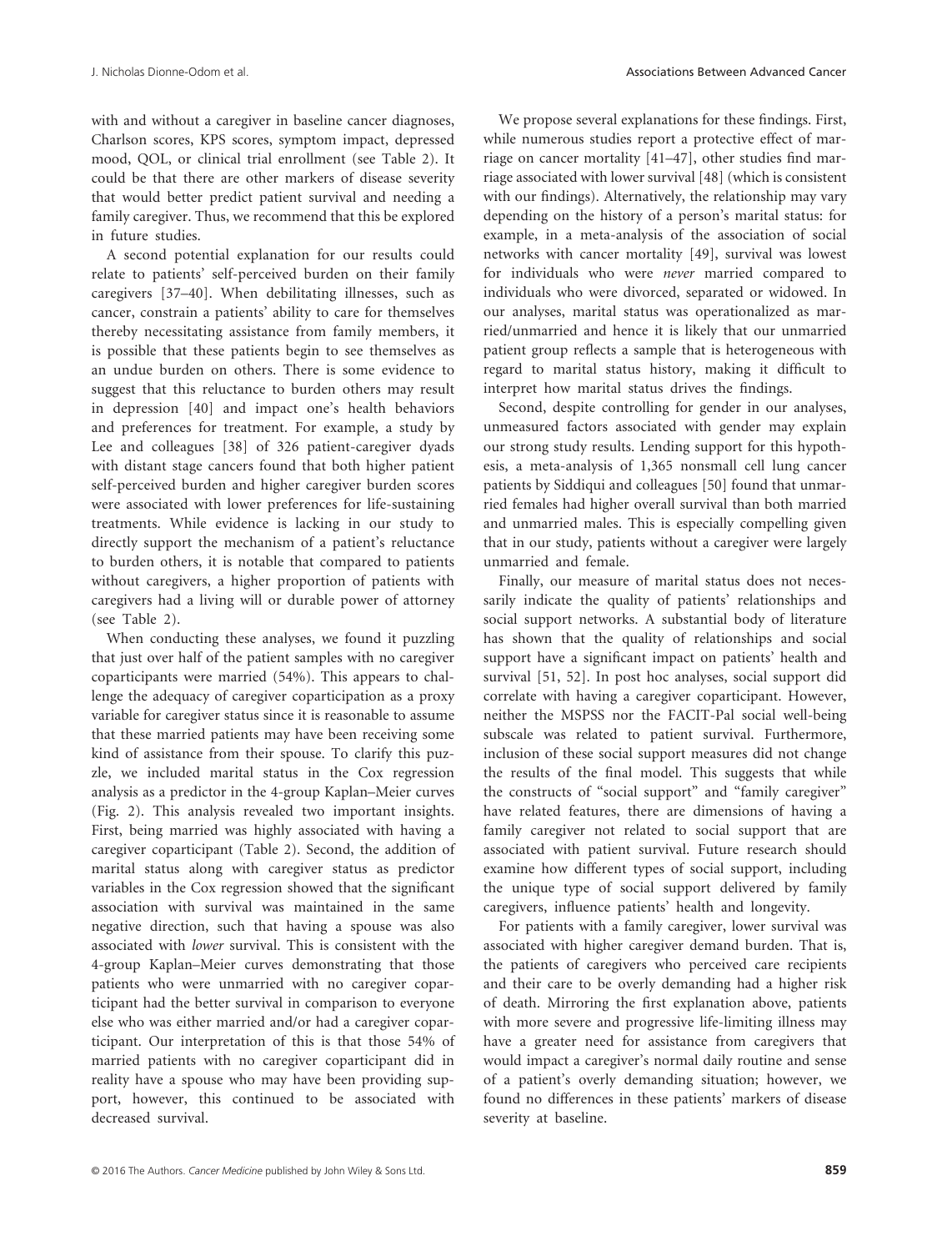While provocative, these findings are subject to several limitations. First, this was not a prospective, planned analysis. Second, as is common across studies of the seriously ill, we experienced significant caregiver attrition (32%) that could have resulted in a selection bias. It is reasonable to conjecture that those caregivers experiencing higher burden discontinued the study; however, as reported in the trial's primary paper [2], we found no significant associations between attrition and caregiver demographics and outcomes. Third, this study included few caregivers and patients of a minority racial group, whose burden has been shown to differ from Whites [53], thus limiting generalizability. Fourth, it is not entirely known what proportion of patients who did not elect to have a caregiver participate did in fact have close family and friends who assisted them in some way with their care. In other words, patients with or without caregiver co-participants may not equate with actual caregivers available to patients. Future studies will benefit from having more detailed information about family support regardless of whether patients elect a caregiver to co-participate.

To conclude, we believe the results of this analysis are surprising relative to current literature and raise more questions than are answered. However, these findings are important as they serve to challenge our assumptions about the impact of family caregiving on patient outcomes. We echo what the Institute of Medicine [6, 54] and others [16, 55] have recently emphasized, namely that there is a critical need to prioritize and place special emphasis on research and interventions aimed at better understanding and supporting family caregiving for the critically ill and dying. The scope of this need is vast, as most of the over half million individuals with advanced cancer who are in their last year of life [56] have a family member or close friend who assists them on a daily basis. Not only are these family caregivers encumbered with delivering nearly all of a patient's daily care, they are burdened with witnessing someone close to them struggle with life-limiting illness. Hence, it is imperative that palliative and oncology clinicians' work together to ensure that these caregivers are supported in their role. Understanding how to best provide this support will be greatly benefited by continuing to improve our understanding of the complex dynamic between seriously ill patients and their family caregivers.

## Acknowledgments

The parent study was supported by National Institute for Nursing Research (R01NR011871-01), Cancer and Leukemia Group B Foundation Clinical Scholar Award, Foundation for Informed Medical Decision-Making, the Norris Cotton Cancer Center pilot funding, and the

Dartmouth-Hitchcock, Section of Palliative Medicine. Dr. J. Nicholas Dionne-Odom is a postdoctoral fellow supported by the University of Alabama at Birmingham Cancer Prevention and Control Training Program (5R25CA047888), by a National Palliative Care Research Center Career Development Award, and by the MSM/ TU/UAB Comprehensive Cancer Center Partnership (U54CA118948). Kathleen D. Lyons, ScD is supported by a Mentored Research Scholar Grant in Applied and Clinical Research (MRSG 12-113-01 – CPPB) from the American Cancer Society. Dr. Bakitas is a recipient of a National Palliative Care Research Center Junior Career Development Award.

## Conflict of Interest

The authors have no conflict of interests to disclose.

#### **References**

- 1. Bakitas, M. A., T. D. Tosteson, Z. Li, K. D. Lyons, J. G. Hull, Z. Li, et al. 2015. Early Versus Delayed Initiation of Concurrent Palliative Oncology Care: Patient Outcomes in the ENABLE III Randomized Controlled Trial. J. Clin. Oncol. 33:1438–1445.
- 2. Dionne-Odom, J. N., A. Azuero, K. D. Lyons, J.G. Hull, T. Tosteson, Z. Li, et al. 2015. Benefits of Early Versus Delayed Palliative Care to Informal Family Caregivers of Patients With Advanced Cancer: outcomes From the ENABLE III Randomized Controlled Trial. J. Clin. Oncol. 33:1446–1452.
- 3. Dunning, T. 2012. Natural experiments in the Social Sciences: a design-based approach. Cambridge University Press, New York.
- 4. Yabroff, K. R., and Y. Kim. 2009. Time costs associated with informal caregiving for cancer survivors. Cancer 115(18 Suppl):4362–4373.
- 5. Stenberg, U., C. M. Ruland, and C. Miaskowski. 2010. Review of the literature on the effects of caring for a patient with cancer. Psychooncology 19:1013–1025.
- 6. Institute of Medicine. Retooling for an aging America: building the health care workforce. National Academies Press, Washington, DC2008.
- 7. AARP with the United Hospital Fund. 2012. Home alone: family caregivers providing complex chronic care. AARP Public Policy Institute, Washington DC.
- 8. van Ryn, M., S. Sanders, K. Kahn, et al. 2011. Objective burden, resources, and other stressors among informal cancer caregivers: a hidden quality issue? Psychooncology 20:44–52.
- 9. Adelman, R. D., L. L. Tmanova, D. Delgado, S. Dion, and M. S. Lachs. 2014. Caregiver burden: a clinical review. JAMA 311:1052–1060.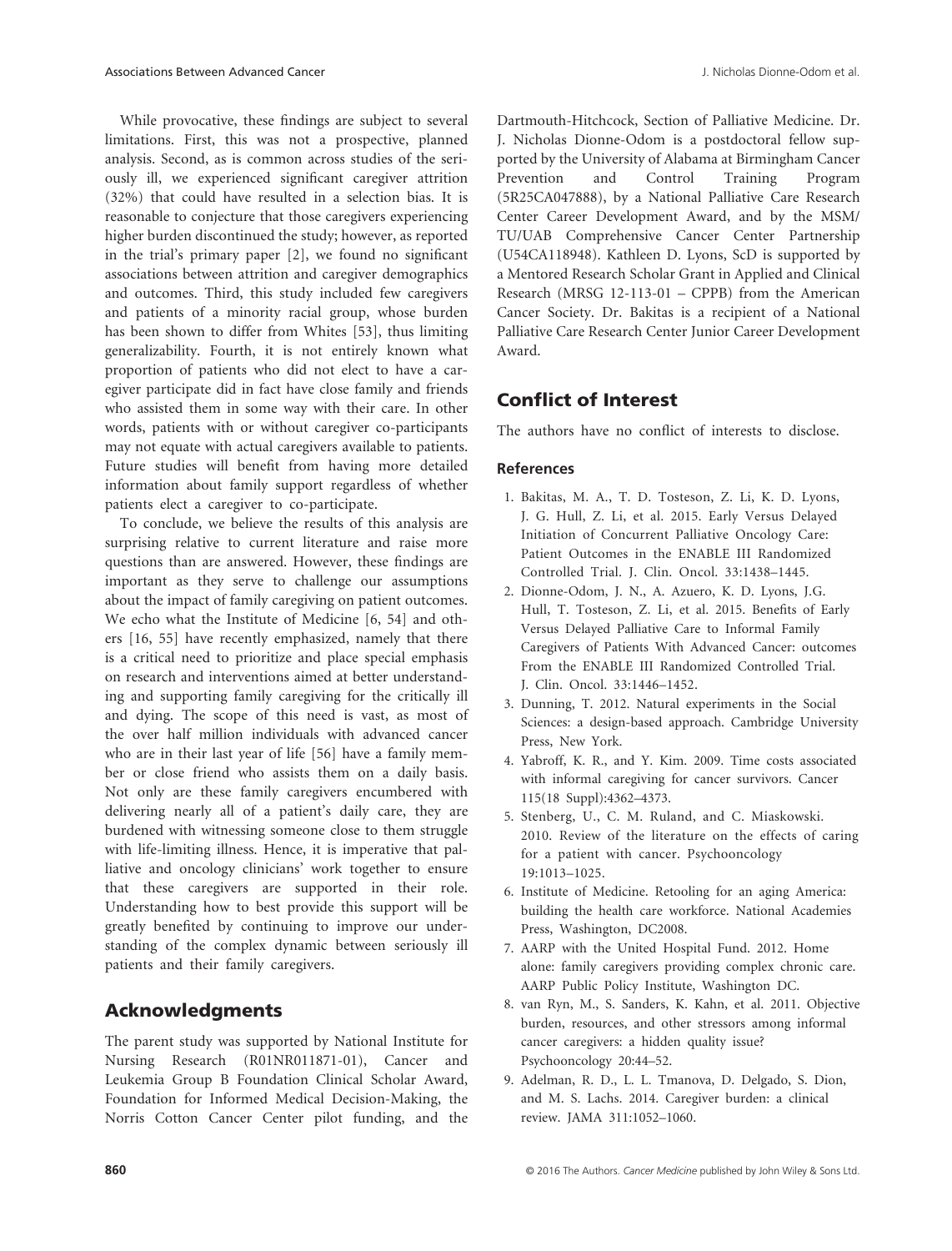- 10. Hudson, P. L., K. Thomas, T. Trauer, C. Remedios, and D. Clarke. 2011. Psychological and social profile of family caregivers on commencement of palliative care. J. Pain Symptom Manage. 41:522–534.
- 11. Hodges, L. J., G. M. Humphris, and G. Macfarlane. 2005. A meta-analytic investigation of the relationship between the psychological distress of cancer patients and their carers. Soc. Sci. Med. 60:1–12.
- 12. Palos, G. R., T. R. Mendoza, K. P. Liao, et al. 2011. Caregiver symptom burden: the risk of caring for an underserved patient with advanced cancer. Cancer 117:1070–1079.
- 13. Perkins, M., V. J. Howard, V. G. Wadley, et al. 2013. Caregiving strain and all-cause mortality: evidence from the REGARDS study. J. Gerontol. B Psychol. Sci. Soc. Sci. 68:504–512.
- 14. Institute of Medicine. Delivering high quality cancer care: charting a new course for a system in crisis. National Academies Press, Washington DC2013.
- 15. Park, S. M., Y. J. Kim, S. Kim, et al. 2010. Impact of caregivers' unmet needs for supportive care on quality of terminal cancer care delivered and caregiver's workforce performance. Support. Care Cancer 18:699–706.
- 16. Evercare and National Alliance for Caregiving. Caregivers in decline: a close-up look at the health risks of caring for a loved one. National Alliance for Caregiving, Bethesda, MD2006.
- 17. Farquhar, M., I. J. Higginson, and S. Booth. 2009. Fast-track trials in palliative care: an alternative randomized controlled trial design. J. Palliat. Med. 12:213.
- 18. Callahan, C. M., F. W. Unverzagt, S. L. Hui, A. J. Perkins, and H. C. Hendrie. 2002. Six-item screener to identify cognitive impairment among potential subjects for clinical research. Med. Care 40:771–781.
- 19. Bakitas, M., K. Lyons, M. Hegel, et al. 2009. Effects of a palliative care intervention on clinical outcomes in patients with advanced cancer: the Project ENABLE II Randomized Controlled Trial. JAMA 302:741–749.
- 20. Bakitas, M., K. Lyons, M. Hegel, et al. 2009. Project ENABLE II randomized controlled trial to improve palliative care for rural patients with advanced cancer: baseline findings, methodological challenges, and solutions. Palliat. Support Care. 7:75–86.
- 21. Bakitas, M., M. Stevens, T. Ahles, et al. 2004. Project ENABLE: a palliative care demonstration project for advanced cancer patients in three settings. J. Palliat. Med. 7:363–372.
- 22. National Consensus Project. Clinical Practice Guidelines for Quality Palliative Care. National Consensus Project for Quality Palliative Care, Pittsburgh, PA2013.
- 23. Hegel, M. T., A. J. Dietrich, J. L. Seville, and C. B. Jordan. 2004. Training residents in problem-solving treatment of depression: a pilot feasibility and impact study. Fam. Med. 36:204–208.
- 24. Unützer, J., W. Katon, C. M. Callahan, et al. 2002. Collaborative care management of late-life depression in the primary care setting: a randomized controlled trial. JAMA 288:2836–2845.
- 25. McMillan, S. C., B. J. Small, M. Weitzner, et al. 2005. Impact of coping skills intervention with family caregivers of hospice patients with cancer. Cancer 106:214–222.
- 26. McMillan, S. C., and B. J. Small. 2007. Using the COPE intervention for family caregivers to improve symptoms of hospice homecare patients: a clinical trial. Oncol. Nurs. Forum 34:313–321.
- 27. Steinhauser, K. E., S. C. Alexander, I. R. Byock, L. K. George, M. K. Olsen, and J. A. Tulsky. 2008. Do preparation and life completion discussions improve functioning and quality of life in seriously ill patients? Pilot randomized control trial. J. Palliat. Med. 11:1234–1240.
- 28. Steinhauser, K. E., S. C. Alexander, I. R. Byock, L. K. George, and J. A. Tulsky. 2009. Seriously ill patients' discussions of preparation and life completion: an intervention to assist with transition at the end of life. Palliat. Support Care. 7:393–404.
- 29. Weitzner, M., P. B. Jacobsen, H. Wagner, J. Friedland, and C. Cox. 1999. The caregiver quality of life indexcancer (CQOL-C) scale: development and validation of an instrument to measure quality of life of the family of caregiver of patients with cancer. Qual. Life Res. 8:55–63.
- 30. Radloff, L. 1977. The CES-D scale: a self-report depression scale for research in the general population. Appl. Psychol. Meas. 1:385–401.
- 31. Okun, A., R. E. Stein, L. J. Bauman, and E. J. Silver. 1996. Content validity of the Psychiatric Symptom Index, CES-depression Scale, and State-Trait Anxiety Inventory from the perspective of DSM-IV. Psychol. Rep. 79(3 Pt 1):1059–1069.
- 32. Montgomery, R., J. Gonyea, and N. Hooyman. 1985. Caregiving and the Experience of Subjective and Objective Burden. Fam. Relat. 34:19–26.
- 33. Montgomery, R., E. Borgatta, and M. Borgatta. 2000. Societal and family change in the burden of care. Pp. 27–54 *in* B. Liu and H. Kendig, eds. Who should care of the elderly? An east-west value divide. World Scientific, River Edge, NJ.
- 34. Kleinbaum, D., and M. Klein. 2012. Survival Analysis, 3rd ed. Springer, New York.
- 35. Zimet, G. D., S. S. Powell, G. K. Farley, S. Werkman, and K. A. Berkoff. 1990. Psychometric characteristics of the Multidimensional Scale of Perceived Social Support. J. Pers. Assess. 55:610–617.
- 36. Lyons, K. D., M. Bakitas, M. T. Hegel, B. Hanscom, J. Hull, and T. A. Ahles. 2009. Reliability and validity of the Functional Assessment of Chronic Illness